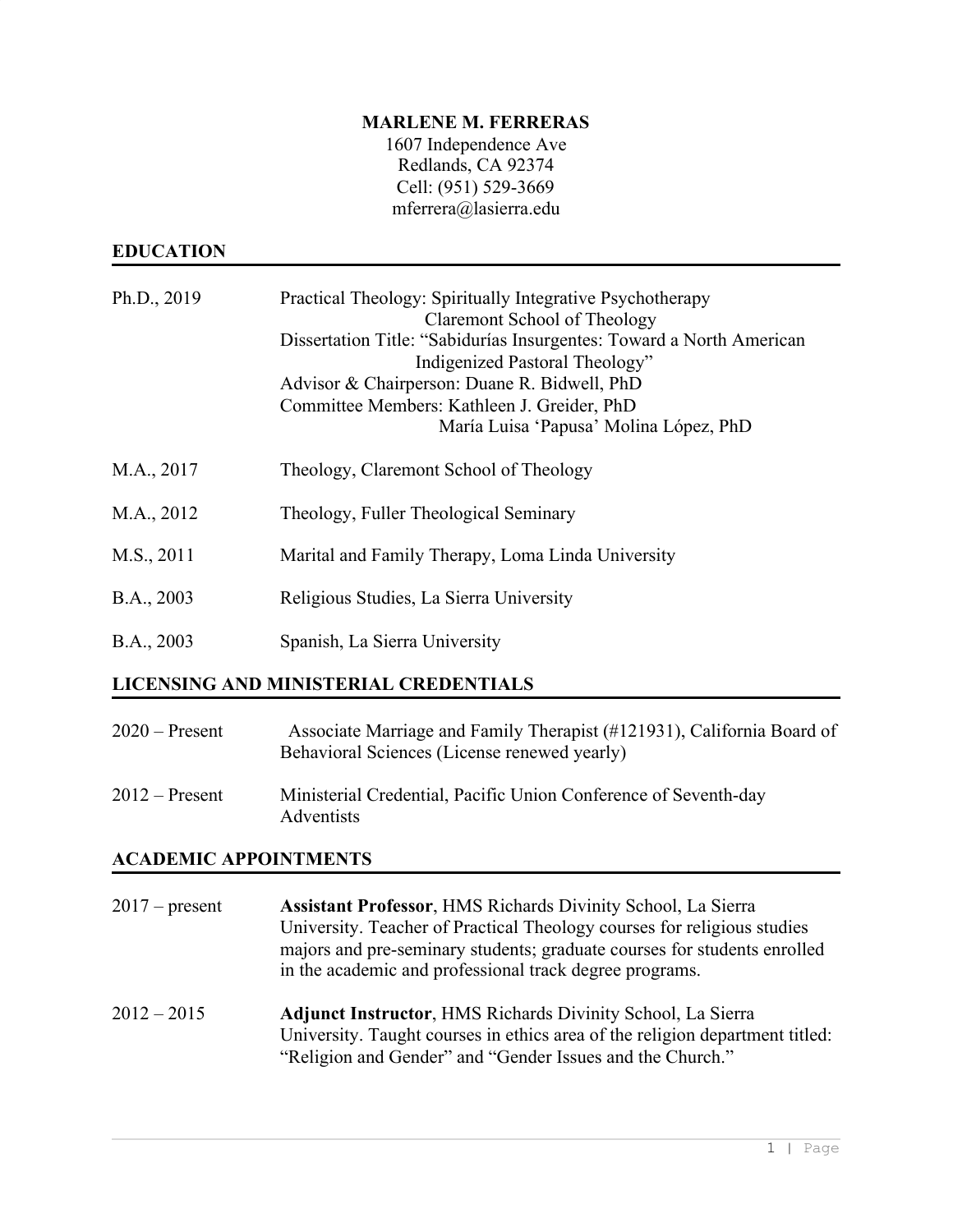2012 – 2014 **Adjunct Instructor**, School of Religion, Loma Linda University. Team taught course in the area of theology to health clinicians in professional disciplines outside of the religion department titled: "Jesus the Revealer (the Gospel of John)," "Orientation to Religion and Medicine," and "Loma Linda Perspectives."

## **RELEVANT EMPLOYMENT**

| Fall 2020     | Guest Lecture, Garrett-Evangelical Theological Seminary. Presented a<br>lecture in Spanish for the DMin Spanish-speaking cohort. Lecture title,<br>"Feminist Ethnographic Research and Methods for Practical Theology"<br>for the course: Practical Theology and Latinx Ministries.                                                                                                                                    |
|---------------|------------------------------------------------------------------------------------------------------------------------------------------------------------------------------------------------------------------------------------------------------------------------------------------------------------------------------------------------------------------------------------------------------------------------|
| Spring 2016   | <b>Teaching Assistant, Claremont School of Theology. Taught three class</b><br>sessions and graded final papers as an assistant to Professor Kathleen J.<br>Greider in the course "Seminar in Practical Theology" which is required<br>for all students in the Practical Theology PhD program.                                                                                                                         |
| $2014 - 2016$ | Marriage and Family Therapy Resident, The Clinebell Institute,<br>Claremont School of Theology. Spiritually integrative psychotherapy for<br>families, couples and individuals. Psychoeducation and group counseling<br>for Crossroads Inc. an organization that assists formally incarcerated<br>women who were serving life sentences re-enter society                                                               |
| $2014 - 2015$ | Graduate Research Assistant to Professor K. Samuel Lee, Chair of the<br>Practical Theology, Spiritual Care, and Counseling Program and Director<br>of The Clinebell Institute.                                                                                                                                                                                                                                         |
| $2013 - 2014$ | Pastor for Pastoral Care, Southeastern California Conference: Azure<br>Hills Church, Grand Terrace, CA. Quarter-time pastoral ministry while<br>completing coursework in PhD program at Claremont School of Theology.<br>Responsibilities: Visitation, Acute Crisis Care, and Preaching.                                                                                                                               |
| $2009 - 2013$ | Pastor for Children and Family Ministry, Southeastern California<br>Conference: Azure Hills Church, Grand Terrace, CA. Provided pastoral<br>leadership for several hundred children and families from birth to twelve<br>years of age at Azure Hills Seventh-day Adventist Church (2,300 member<br>congregation) and the largest Adventure Club in the Seventh-day<br><b>Adventist Church North American Division.</b> |
| $2009 - 2011$ | Marriage and Family Therapy Trainee, Behavioral Health Institute,<br>Loma Linda University, Loma Linda, CA. Counseling for individuals,<br>couples, and families. Taught co-parenting classes at the Riverside<br>YMCA. Provided counseling at Option House, a domestic violence shelter<br>in San Bernardino County.                                                                                                  |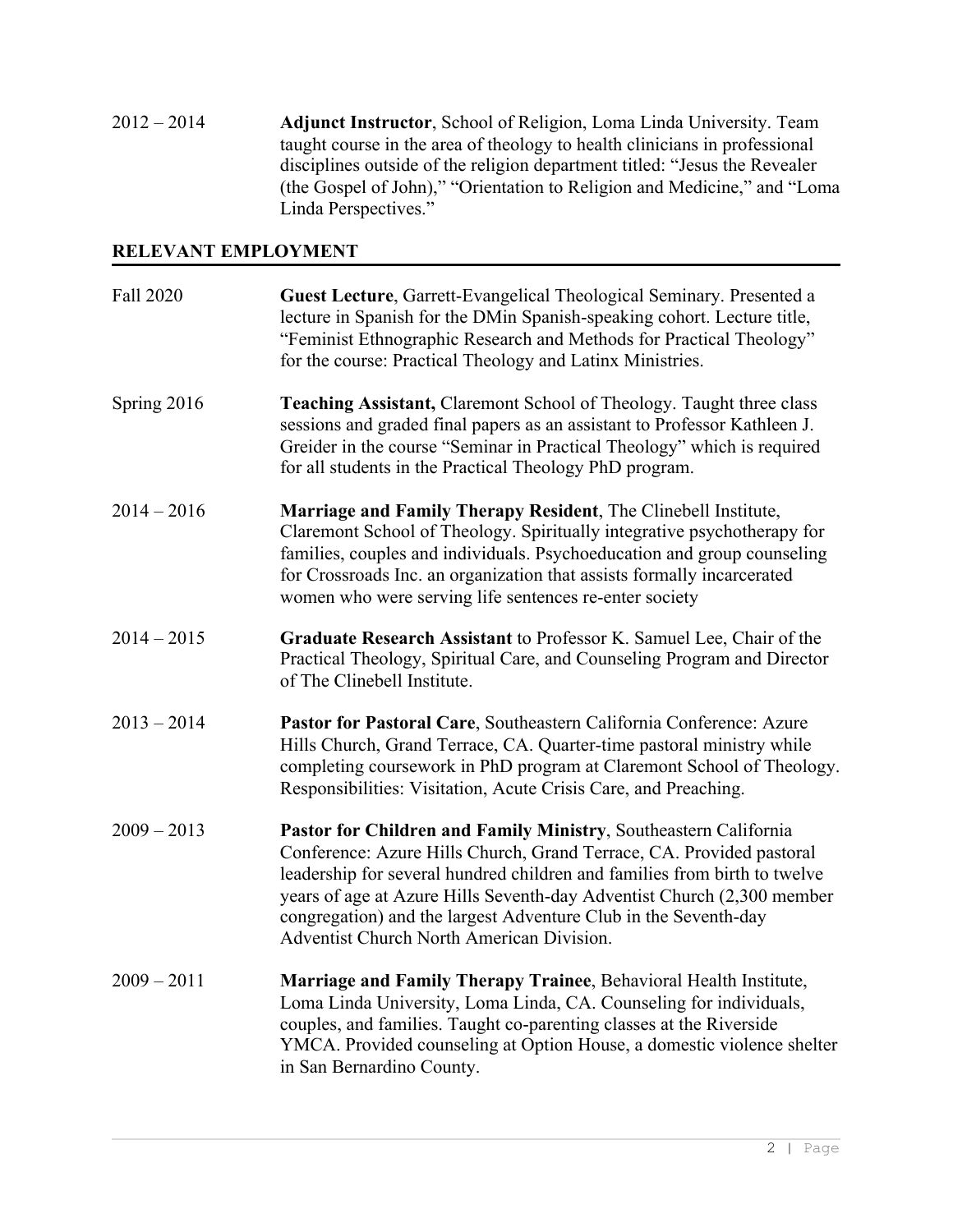| Fall 2009     | Associate Pastor, Southeastern California Conference: Loma Linda<br>Spanish Church, Loma Linda, CA. Assisted the Senior Pastor with youth<br>ministry and preaching.                                                                                                                                                                                                                                                                                           |
|---------------|----------------------------------------------------------------------------------------------------------------------------------------------------------------------------------------------------------------------------------------------------------------------------------------------------------------------------------------------------------------------------------------------------------------------------------------------------------------|
| $2001 - 2008$ | Pastor for Youth Ministry, Southeastern California Conference: Campus<br>Hill Church, Loma Linda, CA. Provided pastoral leadership for the high<br>school youth department, planned and led worship services for<br>congregation of 1500, developed a summer day camp for children that<br>integrated faith and community service work. Collaborated with local<br>youth workers to mentor teenagers in three group homes located in San<br>Bernardino County. |

## **PUBLICATIONS AND RESEARCH**

#### *Publications*

- Ferreras, Marlene M. "Women's Agency in the Context of Neoliberal Capitalism." In *What's with Free Will? Religion and Ethics after Neuroscience*, edited by Philip Clayton and James W. Walters, 106-121. Eugene, OR: Wipf and Stock, 2020.
- Ferreras, Marlene M., Duane R. Bidwell, and Thomas Pernecky. "The University as a Maquila: Whose Voice, Whose Ideas, Whose Knowledge?" In *Postdisciplinary Knowledge*, edited by Thomas Pernecky, 200-214. New York: Routledge, 2019.
- Ferreras, Marlene M. "Sabidurías Insurgentes: Toward a North American Indigenized Pastoral Theology." PhD diss., Claremont School of Theology, 2019. Accessed August 30, 2020. [https://archive.org/details/FerrerasDissertation.](https://archive.org/details/FerrerasDissertation)

#### *Publication In-Progress*

- Ferreras, Marlene M. *Insurrectionist Wisdoms: Toward a North American Indigenous Pastoral Theology,* Environment and Religion in Feminist-Womanist, Queer, and Indigenous Perspectives. Lanham, Maryland: Lexington Books. Forthcoming, April 2022.
- Ferreras, Marlene M. "Caregiving in the Context of a Maya Mexican Pueblo." In *Care, Healing and Human Wellbeing within the Interreligious Discourse* ed. Karl Federschmidt, Daniel Louw and Linda Bredvik. Forthcoming, 2021.
- Ferreras, Marlene M. "Living on the Hyphen." In *Seeking Cuban Reconciliation,* edited by Miguel De La Torre. Abstract accepted August 5, 2020.
- Ferreras, Marlene M. Review of *Women Leaving Prison: Justice-Seeking Support for Female Returning Citizens*, Emerging Perspectives in Pastoral Theology and Care. By Jill L. Snodgrass. Anglican Theological Review. Forthcoming, Fall 2020.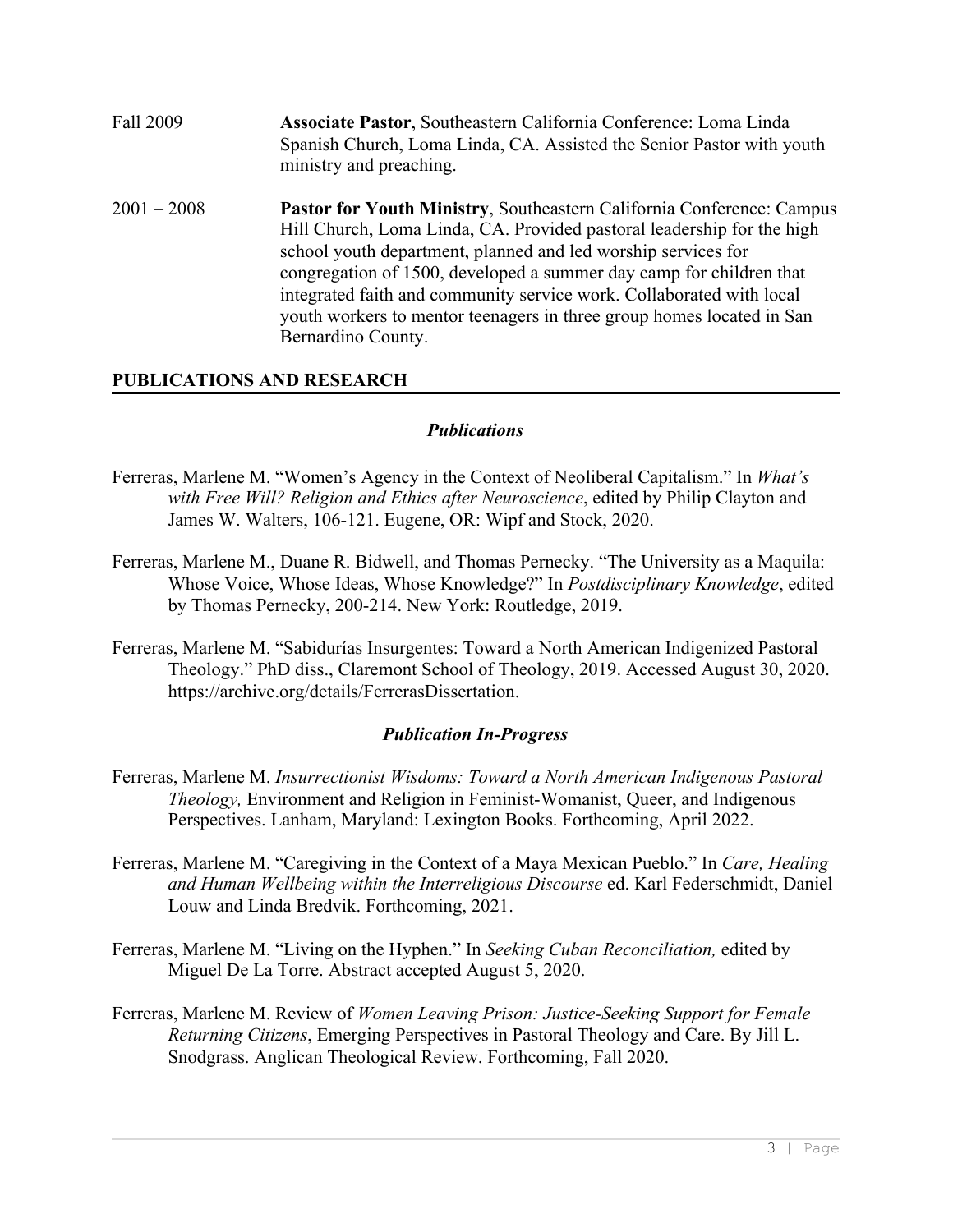#### **PRESENTATIONS**

- Society for Intercultural Care and Counseling. "Lxs Hijxs de Maíz: An Image for Pastoral Care." Academic Network Presentation. Düsseldorf, Germany. September 2019.
- American Academy of Religion. "From Milpa to Maquila, Mamá to Machine: Maya Women, Theology and Transnational Corporations." Denver, Colorado. November 2018.
- Loma Linda University School of Religion's Humanities Program. "Evolutionary Creation—An Oxymoron?" Panel member and respondent to presentation by April Maskiewicz, PhD, of Point Loma Nazarene University. Damazo Amphitheater, Loma Linda, California. November 11, 2017.
- Loma Linda University School of Religion Free Will Conference. "Women's Agency in the Context of Neoliberalism." Loma Linda, California. May 2017.
- Adventist Society of Religious Studies. "Does Adventism Inspire Young Adventist?" Panel member. San Antonio, Texas. November 19, 2016.
- Society for Intercultural Pastoral Care and Counseling. "Caring for Latinas Along the U.S.-México Border: Globalization, Spirituality and Politics." Poster presentation. Conference theme: Care and Counseling as Social Action. Ghent, Belgium. September 11-16, 2016. Accessed August 30, 2020. <https://mujerista.weebly.com/>
- Adventist Society of Religious Studies. "How does our reading of Judges 1:14-15 influence the 'practice' of ecclesiology in Ciudad Juárez?" San Diego, California. November 2014.

#### **TEACHING RECORD**

#### *La Sierra University*

#### **School year 2019-2020**

Graduate Research and Writing in Religion Congregational Life and Leadership Models of Religious Education Fieldwork in Pastoral Ministry Pastoral Counseling Building Family Ministry Small Group Ministry

Undergraduate Externship Changing Communities First Year Seminar Religion and Gender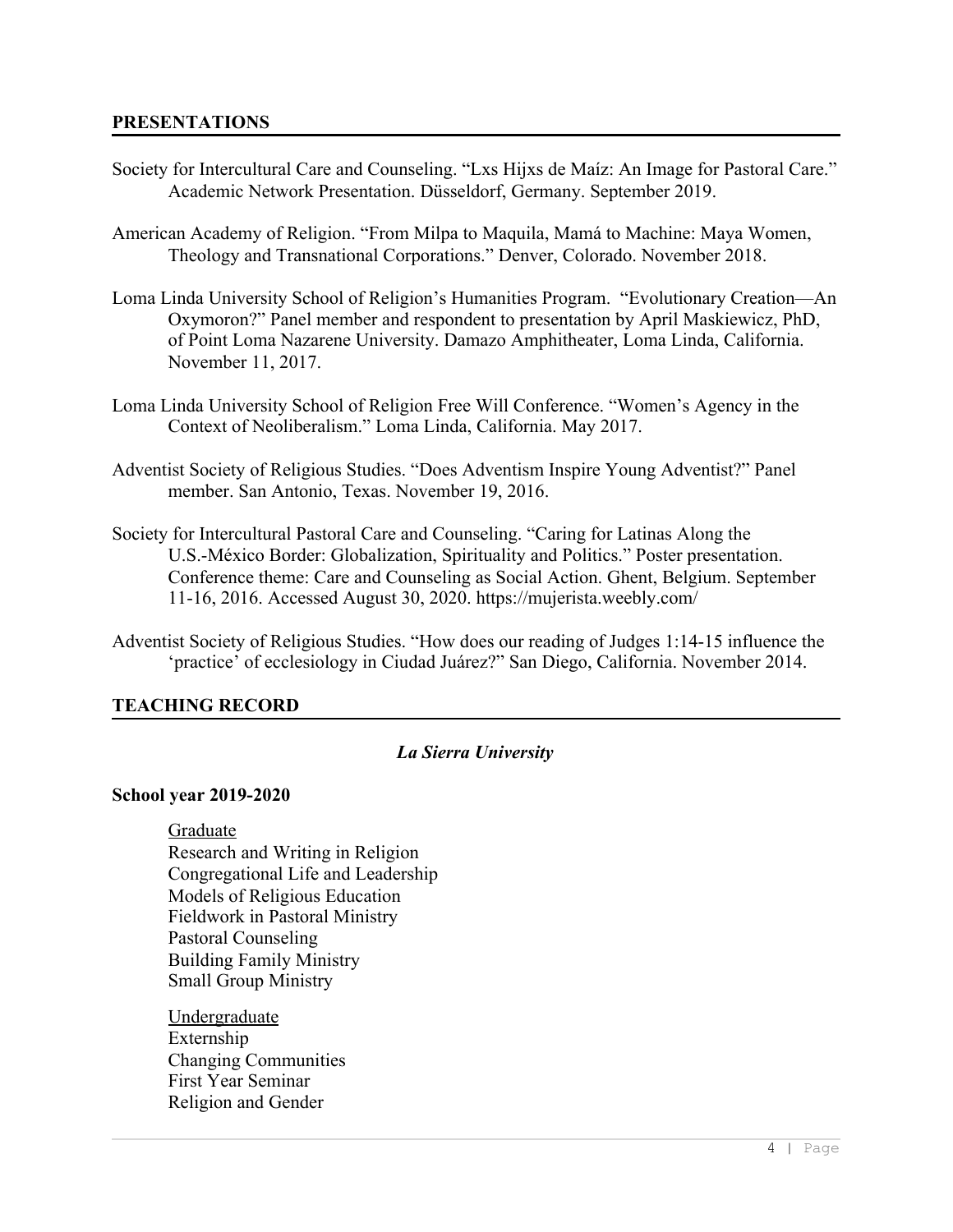#### **School year 2018-2019**

Graduate Research and Writing in Religion Crisis Counseling/Intervention Pastoral Theology Fostering Faith Across the Life Cycle Ministry Practice and Project Fieldwork in Pastoral Ministry

**Undergraduate** Externship First Year Seminar Religion and Gender

#### **School year 2017-2018**

### Graduate Fieldwork in Pastoral Ministry Pastoral Counseling Directed Study Practical Theology

**Undergraduate** Externship Pastoral Counseling Religion and Gender

### **Doctor of Ministry Project in Process**

Salgado Torres, Ivette. "Creación de recursos homiléticos para atender un proyecto de inclusión y diversidad en la Iglesia Evangélica Luterana Bethel." (Evanston, IL: Garrett-Evangelical Theological Seminary). Graduation expected May 2021.

#### **SERVICE RECORD**

#### *University Service*

| Member, La Sierra University Diversity and Inclusion Council | $2020$ – Present |
|--------------------------------------------------------------|------------------|
| Member, La Sierra University Institutional Review Board      | $2017$ – Present |
| Member, La Sierra University Title IX Panel Member           | $2017$ – Present |
| Member, La Sierra University Academic Integrity Committee    | $2017 - 2020$    |
| Member, La Sierra University Chaplain Search Committee       | Fall 2019        |
| Leader, La Sierra University Spiritual Care Team             | Fall 2019        |
| Member, HMS Richards Divinity School Search Committee        | $2017 - 2018$    |
| Member, La Sierra University Faculty Senate Alternate        | 2017             |

## **Committees**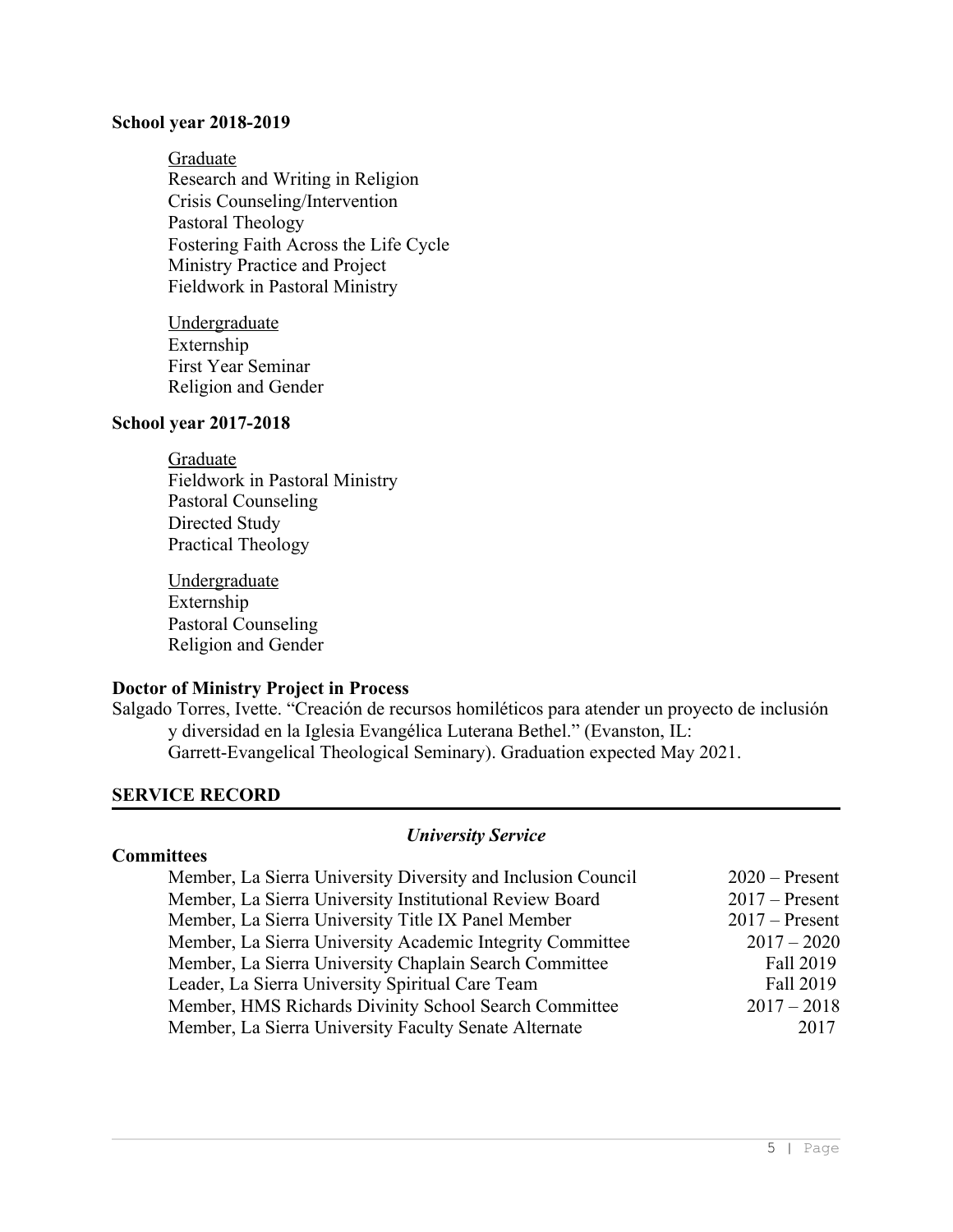### **Presenter, Campus Programs**

Chapel Service, "¡Hierba mala nunca muere! (Weeds never die)." Columbia Theological Seminary, Hispanic Heritage Month by invitation of Hispanic and Latinx Association. September 28, 2020. [https://spark.adobe.com/page/ridvsavJ59oyr/?fbclid=IwAR2JNohmxzmdRXly5XlStJPS](https://spark.adobe.com/page/ridvsavJ59oyr/?fbclid=IwAR2JNohmxzmdRXly5XlStJPS-kz-p95MQNowETmNcG5C2qyIxXl5e3y9Pss)[kz-p95MQNowETmNcG5C2qyIxXl5e3y9Pss](https://spark.adobe.com/page/ridvsavJ59oyr/?fbclid=IwAR2JNohmxzmdRXly5XlStJPS-kz-p95MQNowETmNcG5C2qyIxXl5e3y9Pss)

Interview, Loma Linda University Chapel "Story Matters" Loma Linda University Church—April 22, 2020

Faculty Panelist, First Service and Prism (LGBTQ+ Student Club) Collaboration La Sierra University Hamilton Terrace, Riverside, California—February 28, 2020

Speaker, University at Worship "Grow Nerve" La Sierra University Church—October 10, 2017

Speaker, La Sierra University 2015 Baccalaureate Service "The Sabbath, the Subjugated, and the Sword" La Sierra University Church Riverside, California—June 13, 2015 <https://vimeo.com/131007192> (beginning at 37:27)

#### *Professional Service*

Co-chair, American Academy of Religion Western Region. Latin American Religions and Spiritualities Unit. 2019 – Present.

Society of Intercultural Pastoral Care and Counseling Academic Network Committee Member, 2019-Present. [International and interreligious group of scholars collaboratively publishing and presenting. Invitation only membership.]

Peer-review, "Historical Narratives of Environmental Resisters in the U.S. and Latin America." Perspectivas, August 2020. [Perspectivas is the online peer-reviewed bilingual subscription journal of the Hispanic Theological Initiative. This was a commissioned blind peer-review.]

Co-presided as session moderator with Kathleen J. Greider in the Interreligious Forum at the Society of Intercultural Pastoral Care and Counseling, September 6, 2019. Düsseldorf, Germany. Conference Title: Conflict-transformation and Interfaith Peacebuilding.

Loma Linda University School of Religion and Humanities Program, Religion and the Law Forum. "Borders and Sanctuaries: A Conversation about Immigration." Loma Linda University Wong Kerlee International Conference Center, January 17, 2019. Presented a Latinx practical theological response to the crisis at the US-México border alongside the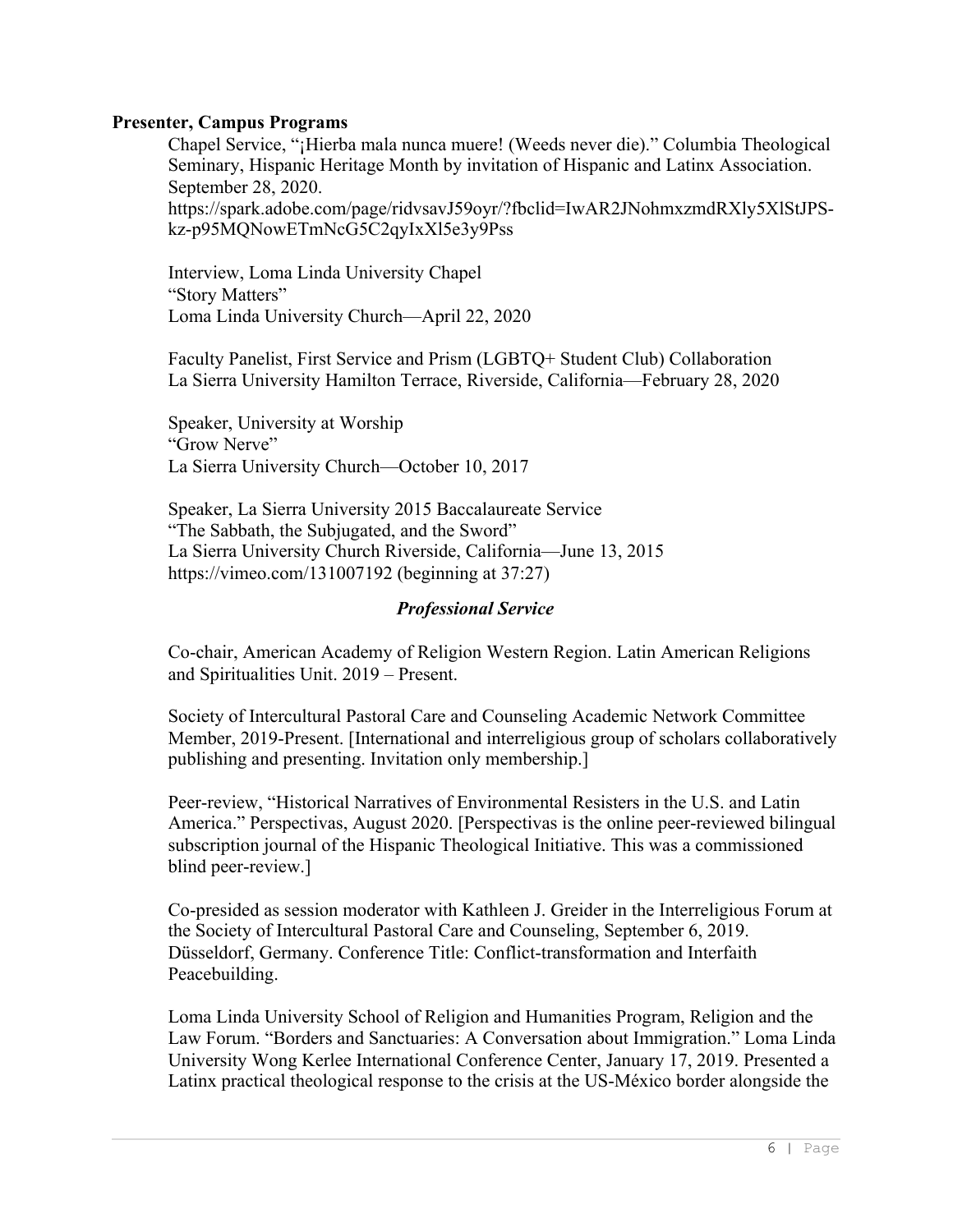presentation of Nathaniel B. Walker, JD, MA, a representative of the National Association of Immigration Judges.

Co-chair, American Academy of Religion Western Region. Latina, Latino, and Latin American Religion Unit. 2018-2019.

## *Community and Church Service*

Member, SDA Kinship International Advisory Board, 2018—Present [A Seventh-day Adventist organization that provides support and safe community for current and former Adventists who identify as LGBTIQ+]

Presentation, "Clergy Mandated Reporting." Southeastern California Conference New Clergy Employee Orientation at SECC Headquarters in Riverside, California. 2014—Present. [This is an ongoing monthly commitment.]

Keynote Address, "A Confessing Church." Southeastern California Conference, Youth and Young Adult Leadership Conference. September 19, 2020.

Keynote Address, "Jesus and El Proyecto Vital (Project of Life)." Southeastern California Conference, Youth and Young Adult Leadership Conference. September 19, 2020.

Seminar, "Intersectionality and Mestizaje." Southeastern California Conference, Youth and Young Adult Leadership Conference. September 19, 2020.

Interview, "God is On." Northern California Conference, Haven Seventh-day Adventist Church. May 9, 2020. Accessed August 30, 2020. [https://www.youtube.com/watch?v=XufxjyqUq5s&feature=emb\\_title](https://www.youtube.com/watch?v=XufxjyqUq5s&feature=emb_title)

Social Action, Women's March Riverside, California. January 18, 2020.

Respondent, "Christ Challenges Culture." Adventist Today Conference. Embassy Suites Washington Square in Portland, Oregon, October 4-6, 2019. [Responded to eleven sermons by clergy persons in the Seventh-day Adventist denomination.]

Social Action, March for Our Lives Riverside, California. March 24, 2018.

Social Action, Protest of presidential announcement to rescind the DACA program. Placita Olvera in Los Angeles, California. September 5, 2017.

Workshop, "Listening and Attending Skills in Pastoral Care and Counseling." Cuba Union Conference of Seventh-day Adventist Workers Meeting at the Seventh-day Adventist Seminary in Havana, Cuba, August 6-11, 2017.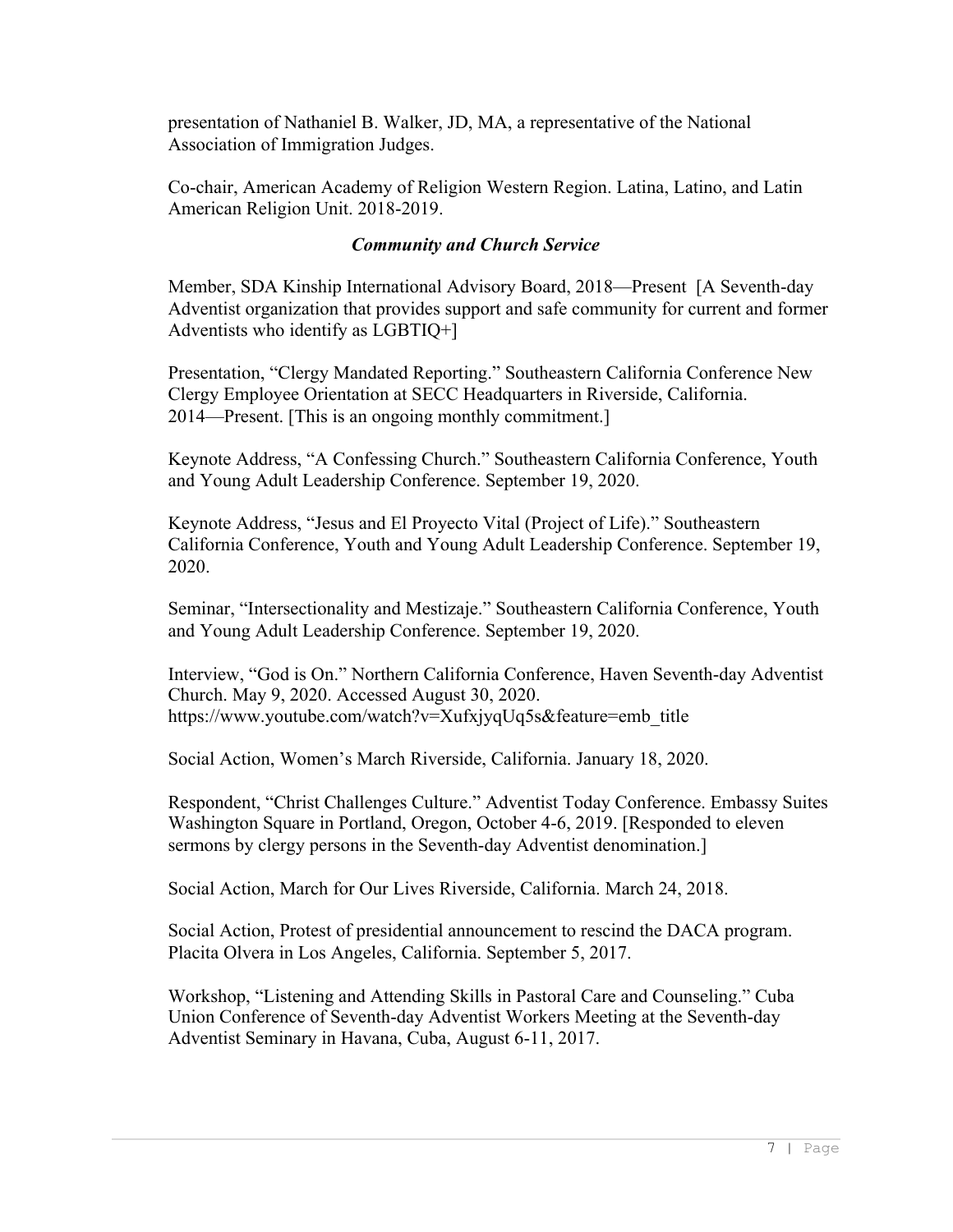Social Action, Water Drop at desert migrant route along US-Mexico border with nonprofit organization Border Angels. April 15, 2017. [Reported in Spectrum Magazine, April 16, 2017. Accessed October 9, 2020.

https://spectrummagazine.org/article/2017/04/16/border-angels-celebrate-easter-hiding-w ater-migrants]

Social Action, Travel Ban Protest at LAX Tom Bradley Terminal, Los Angeles, California. January 29, 2017.

Social Action, Women's March Los Angeles, California. January 21, 2017.

Consultant, New Reality International Project 7 Children's Village. Met with caregivers and orphanage administrators to consult on care provided to children and organizational structure. [New Reality International's goal is to provide a safe house for children who are: orphaned, abandoned, severely abused, and/or rescued 'restavek' (child slaves).] Trou du Nord, Haiti, December 21, 2016—January 6, 2017.

Workshop, "Healthy Couple Relationship Building and Parenting." Local churches within the province of Habana. Cuba Union Conference of Seventh-day Adventists in Havana, Cuba. October 14-22, 2016.

Homily, "The Baby that Changed Everything." Prayer Vigil for San Bernardino Mass Shooting. Azure Hills Seventh-day Adventist Church. Grand Terrace, California. December 4, 2015. [Reported in the Los Angeles Times, December 5, 2015. Accessed August 30, 2020.

[https://www.latimes.com/politics/la-pol-ca-grieving-politicians-san-bernardino-shootings](https://www.latimes.com/politics/la-pol-ca-grieving-politicians-san-bernardino-shootings-20151206-story.html) [-20151206-story.html\]](https://www.latimes.com/politics/la-pol-ca-grieving-politicians-san-bernardino-shootings-20151206-story.html)

Presentation, "Becoming Midwives." Adventist Forum 2014 Conference. Theme: Is There Hope for the Advent Hope? San Diego, California. October 3-5, 2014.

### **PROFESSIONAL MEMBERSHIPS**

#### *Current*

| Since 2020      | Hispanic Theological Initiative en Conjunto Association  |
|-----------------|----------------------------------------------------------|
| 2016, 2020      | Society of Pastoral Theology,                            |
| 2014-2016, 2020 | California Association of Marriage and Family Therapists |
| 2016, 2019      | Society of Intercultural Pastoral Care and Counseling    |
| Since 2014      | American Academy of Religion                             |
| <b>Past</b>     |                                                          |
| 2014-2016       | Adventist Society for Religious Studies                  |
| 2013-2014       | Society of Biblical Literature                           |
| 2017-2018       | Taos Institute                                           |
|                 |                                                          |